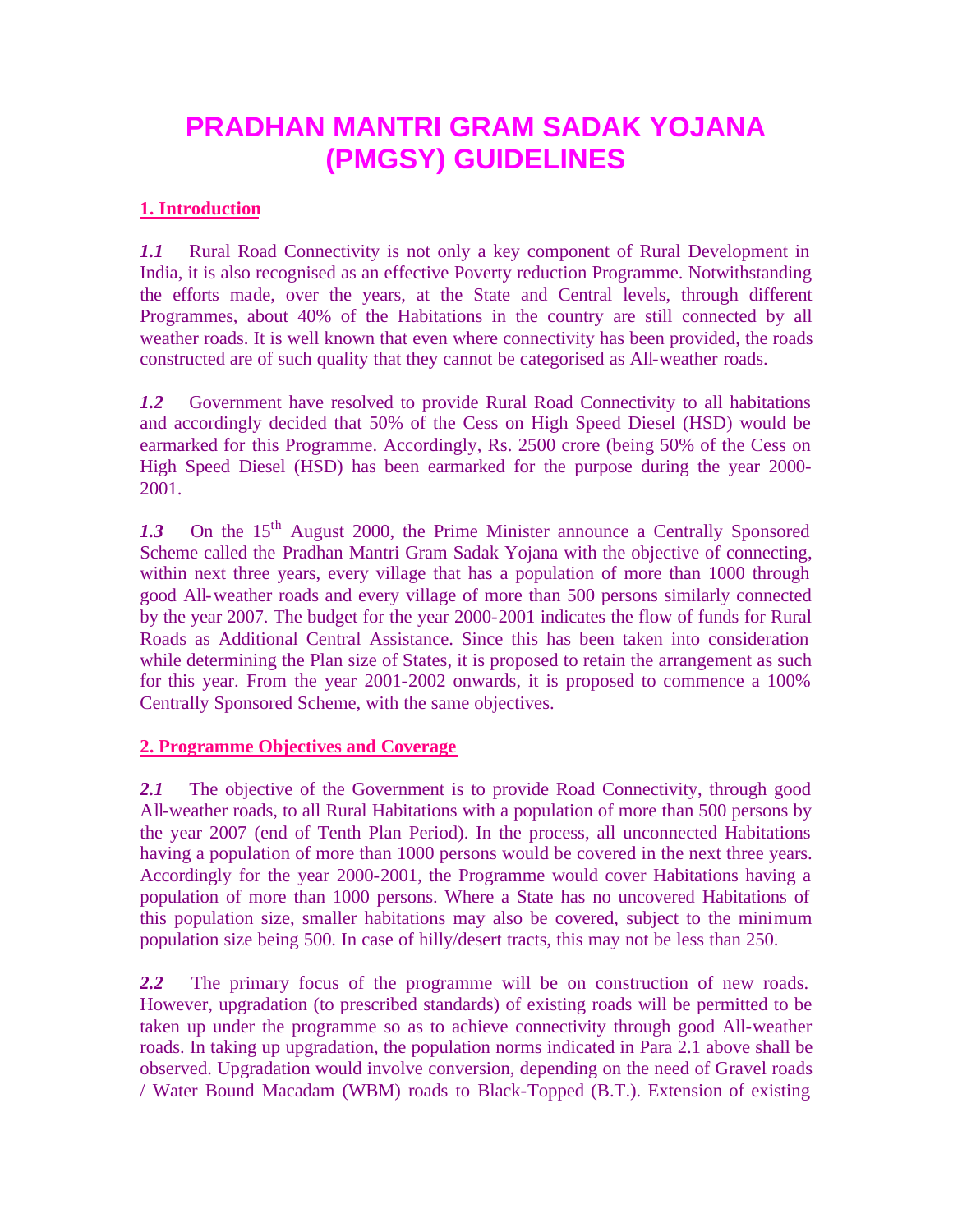roads to the SC/ST Habitations in the village would also be covered under upgradation. Upgradation would, however, not cover repairs of existing Roads.

*2.3* The Programme shall cover only 'Other District Roads' (ODRs) and 'Village Roads' (VRs).

*2.4* The Rural Roads to be taken up will, by and large, be surfaced roads (black topped / cement concrete). However, depending upon the soil conditions, All-weather roads may also be Gravel Roads, but with all necessary cross-drainage structures.

# **3. Implementation of the Programme**

*3.1* Each State Government / UT Administration would identify one or two suitable Agencies (having a presence in all the Districts and with established competence in executing time-bound programme), to be designated as Executing Agencies.

*3.2* At the District level, the Programme will be planned, coordinated, and implemented through the Executing Agencies. A Programme Implementation Unit (PIU), entirely directed towards the programme, will be set up in all the Districts concerned. All PIUs will be manned by competent technical personnel from amongst the available staff or through deputations and no new posts will be created for the purpose.

*3.3* The State Governments will establish suitable linkages in this behalf with the District Rural Development Agencies (DRDAs). Funds would be released to the concerned DRDAs for the year 2000-2001.

# **District Rural Roads Plan**

*3.4* The PIU will formulate a Master Plan for each Block indicating the Habitations in that Block and the existing status of road connectivity, including the proposed new construction as well as roads requiring upgradation. Roads under construction under other Schemes such as RIDF, the erstwhile BMS, externally aided projects or State/District Sector Schemes should also be clearly specified. This shall thereupon be integrated into a District Master Plan, to be called the **District Rural Roads Plan**. The Plans so prepared would be subject to close technical scrutiny so as to arrive at the most economical cost of achieving the targets of the Programme and would also indicate the spacing execution of works. The Master Plan would be approved in the Governing Body of the respective DRDA, taking into account the views and suggestions of the local Members of Parliament and Members of State Assembly.

#### **State Level Standing Committee**

*3.5* The DRDA will, thereupon, forward the Master Plan to the State-Level Standing Committee, set up by the State Government (ideally headed by the Chief Secretary), to ensure close and effective monitoring of the Programme. Upon approval by the said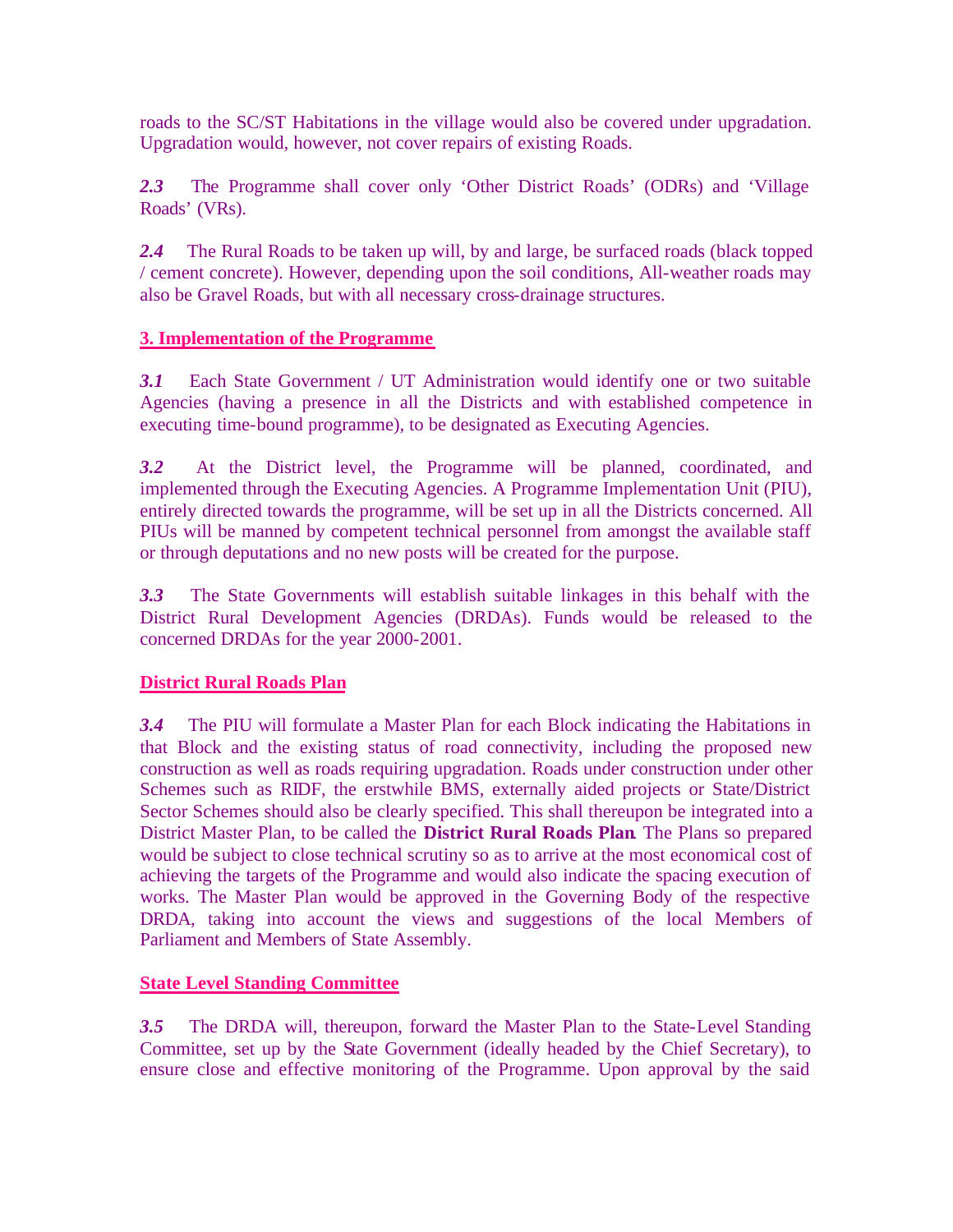Standing Committee, the project proposals would be forwarded by the State Government to the Ministry of Rural Deve lopment.

*3.6* It will be the responsibility of the Standing Committee to oversee that lands are available for taking up the proposed road works. A Certificate to this effect will accompany all the proposals. No provision is to be made for the Land Acquisition under this Programme.

#### **Empowered Committee**

*3.7* At the Central level, the Project proposals received from the State Governments would be considered by an Empowered Committee (to be Chaired by Secretary, Department of Rural Development) and including the AS&FA, Ministry of Rural Development; Advisor/Additional Adviser (Transport), Planning Commission; Director, Central Road Research Institute, New Delhi; One Expert to be nominated by the Ministry of Rural Development; and Joint Secretary (RC), Department of Rural Development as Members. The Deputy Secretary/Director handling the Programme in the Ministry of Rural Development would be the Convener. The representatives of the State Government, whose projects are being considered by the Empowered Committee, may be invited to attend the Meetings, as and when required. The recommendations of the Empowered Committee would, thereafter, submitted to the Ministry of Rural Development for further orders/approval.

#### **4. Execution of Works**

4.1 On clearance of the Project proposals, the relevant projects would be executed by the PIUs and completed within a period of 9 months, from the date of approval; in exceptional cases, this period may be extend up to 12 months. Delayed execution of projects could also hold up further sanctions.

*4.2* The well-established procedure for tendering, through competitive bidding, would be followed for all projects. The projects would be tendered in packages of appropriate size (between Rs. 1 crore to Rs. 5 crore).

*4.3* The road works, including the Cross Drainage works, will be executed as per the technical specifications prescribed by the Ministry of Surface Transport/Indian Roads Congress. The Ministry of Rural Development will, in due course, issue further Guidelines in this regard. Special care will be taken in coastal areas etc. to see that the shoulders are duly consolidated. Use of locally available material, including product like Ash, should be encouraged subject to adherence to technical norms. The roads must have proper drainage facilities. The bridges may be designed as to serve, where feasible, as bridge-cum-Bandharas. No lead charge would be payable for transportation of soil (except in case of Black Cotton soil).

*4.4* Time/Cost over-runs (and consequent cost escalations) will not be permitted and, in such and eventuality, the State Government concerned would have to bear the additional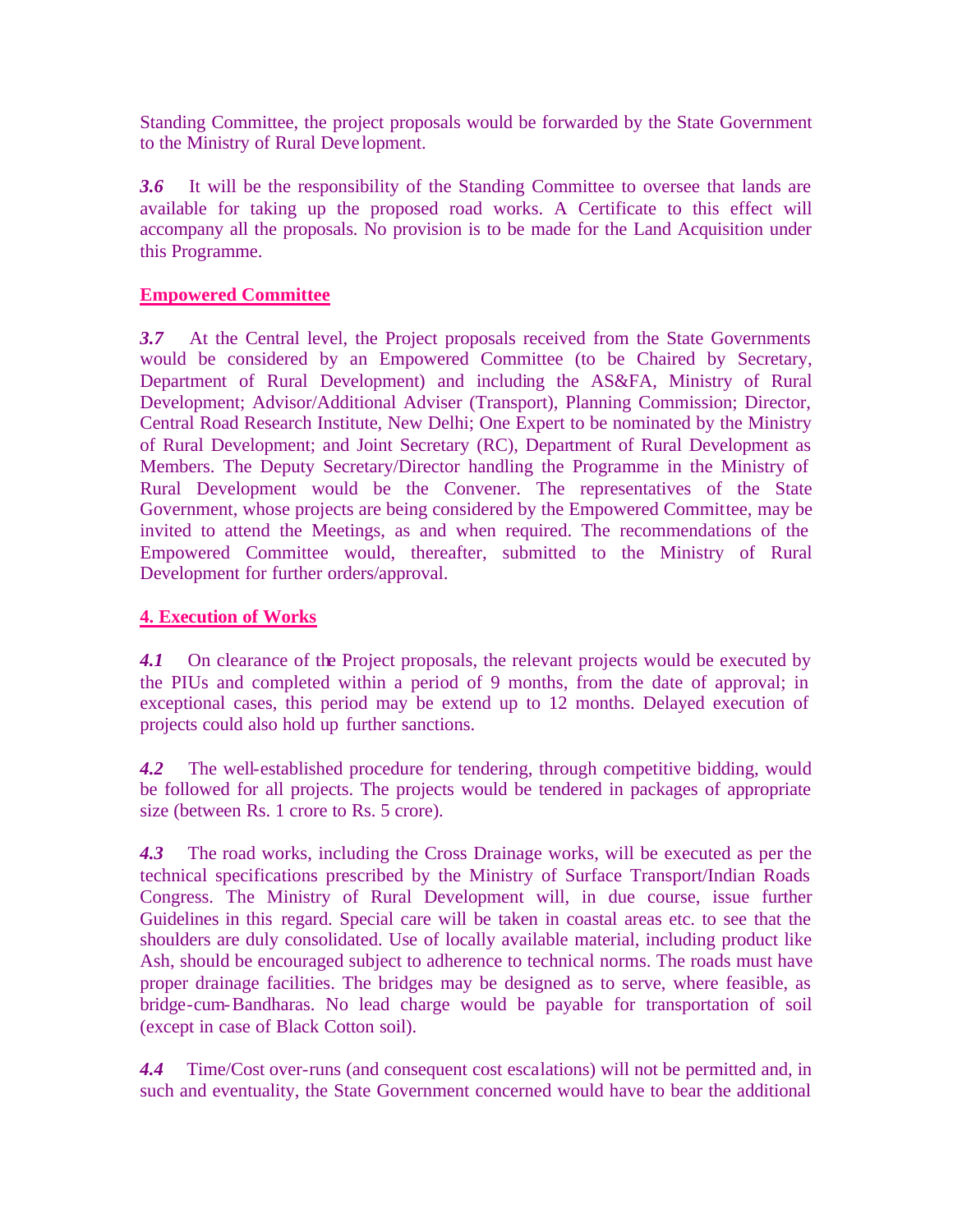expenditure. To avoid such a contingency, the Executing Agency will incorporate suitable Penalty Clauses in the Contract.

*4.5* The roads constructed under this programme are expected to be of very high standard, requiring no major repair for at least five (5) years after completion of construction. In order to realise this objective, suitable clauses relating to Performance Guarantee shall be included in the Contract Documents.

*4.6* Planting of fruit bearing and other suitable trees, on both sides of the roads, would be one of the contract conditions.

*4.7* It will be the responsibility of the PIUs to ensure timely payments to the contractors. Each Road works will be photographed at three stages – beginning, middle and at the final stages.

*4.8* The Ministry of Rural Development will indicate the design of a logo, road borders and all relevant information and these will be duly installed.

#### **5. Supervision of Works and Quality Control**

*5.1* Quality of works being the essence of this Programme, all works will be effectively supervised. It will be the prime responsibility of the PIU to make certain that the work done (and all the materials utilised in the same) conforms to the prescribed specifications. In addition to checking the quality of materials at site, the steps warranted in this direction should include:

- Obtaining the Test Certificates of manufactured materials from the sources from which these are procured.
- In the case of mineral aggregate, inspection of the quarry, (or even stationing a representative) to ensure that only approved rock is crushed to the required sizes.
- For works involving processing (i.e. stabilisation or compaction involving equipment), requiring the contractor to do the work on a trial stretch so as to ensure that the equipment and procedures used turn out work of the highest quality.

**5.2** Periodic inspections of works will be carried out by the competent supervisory Authorities of the Executing Agency. It will be necessary for the Executing Agencies to set up Quality Control Units, independent of the PIU.

*5.3* The State-level Standing Committee will oversee that the supervision of works is continuous and effective.

*5.4* The Ministry of Rural Development will engage Independent Monitors (Individuals / Agency) for inspection of works under the Programme. It will be the responsibility of the PIU to facilitate the inspection of works by the Monitors, who shall be given free access to all records, administrative, technical and financial.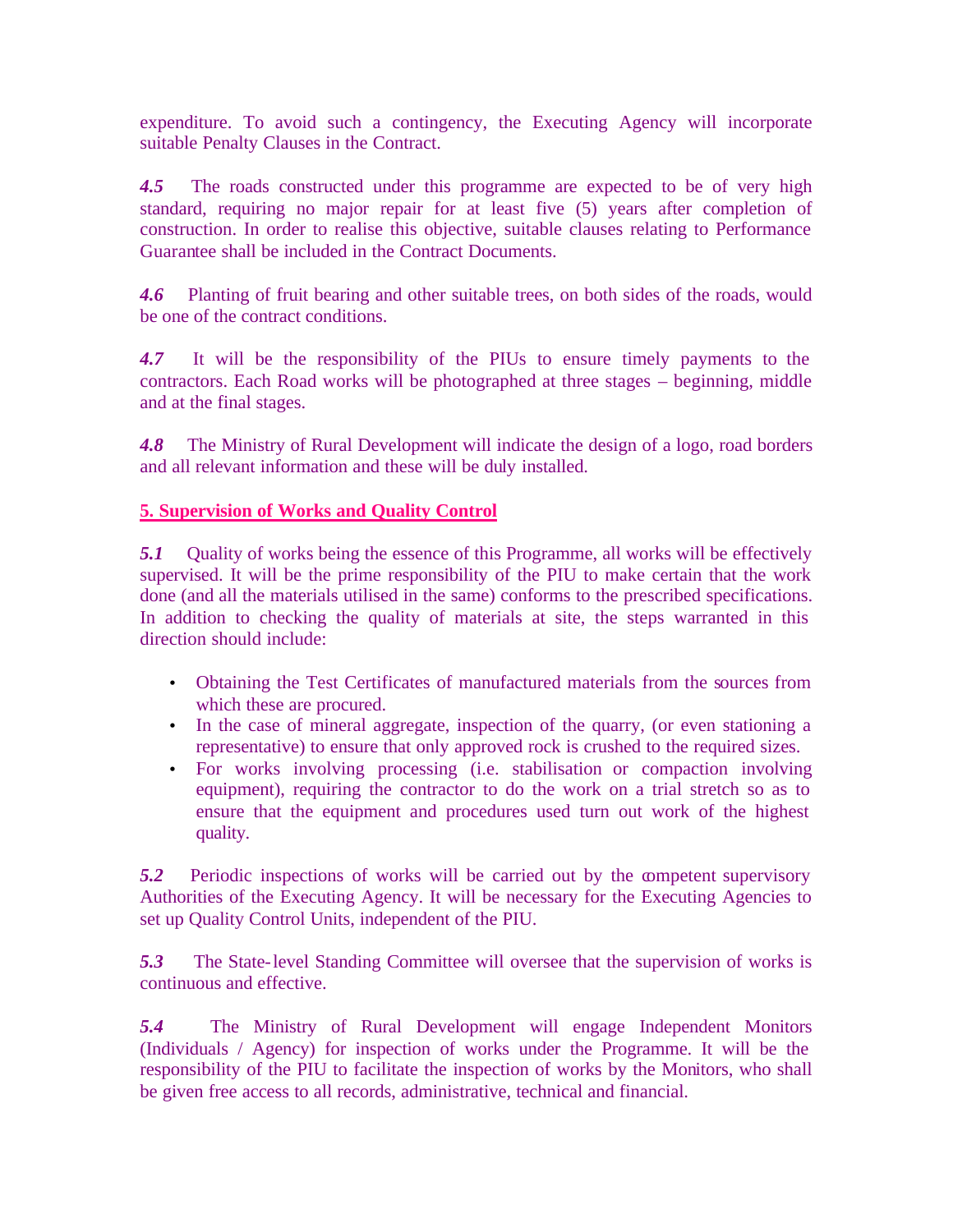# **6. Monitoring**

*6.1* The Ministry of Rural Development would evolve suitable software for an "Online Management & Monitoring System". The State authorities are advised to equip the PIUs with necessary Computer Hardware to enable on-line monitoring. The cost of the Hardware may be included in the Project cost. The cost would also include the cost of digitisation of maps, for which the Ministry of Rural Development would issue separate Guidelines.

*6.2* The Ministry of Rural Development will in co-operation with the Nodal Department for the Programme at the State Level organise suitable Training Programmes for the PIU personnel.

*6.3* The Ministry of Rural Development will prescribe Periodical Reports and Returns for monitoring the performance and progress of Projects taken up under this Programme.

# **7. Maintenance of Rural Roads**

*7.1* The Rural Roads constructed/upgraded under this Programme will be maintained by the concerned Panchayati Raj Institution (District Panchayat/Intermediate Panchayat). The concerned Panchayati Raj Institutions would need to be identified while submitting the project for approval and the State Authorities will be required to furnish an Undertaking that they would remit (to the identified Panchayats Raj Institution), from the State Government funds, the requisite cost of maintenance. The State Government will also offer an Undertaking for the release of maintenance costs, along with their project proposals. The Ministry of Rural Development would oversee the implementation of this undertaking.

*7.2* Efforts will be made to involve local people's participation in the maintenance of Rural Roads. Suitable mechanisms and procedures will be evolved by the State Governments in consultation with the Ministry of Rural Development.

#### **8. Funding**

*8.1* For this year (2000-2001) only, funds under the Programme are being provided by the Centre to the States as Additional Central Assistance (ACA) and will follow the normal pattern of Additional Central Assistance. The Ministry of Rural Development will indicate the manner of release of funds, possibly including an "On-line payment system" for the Programme from the next financial year.

*8.2* The Ministry of Rural Development may allocate additional funds to any State taking into consideration, inter alia, the Special Problems/Needs of specific areas.

*8.3* For the year 2000-2001, the cost of the approved Projects will be released to the concerned DRDAs, through the State Governments, in two installments. The release will be made by the Ministry of Finance on the recommendations of the Ministry of Rural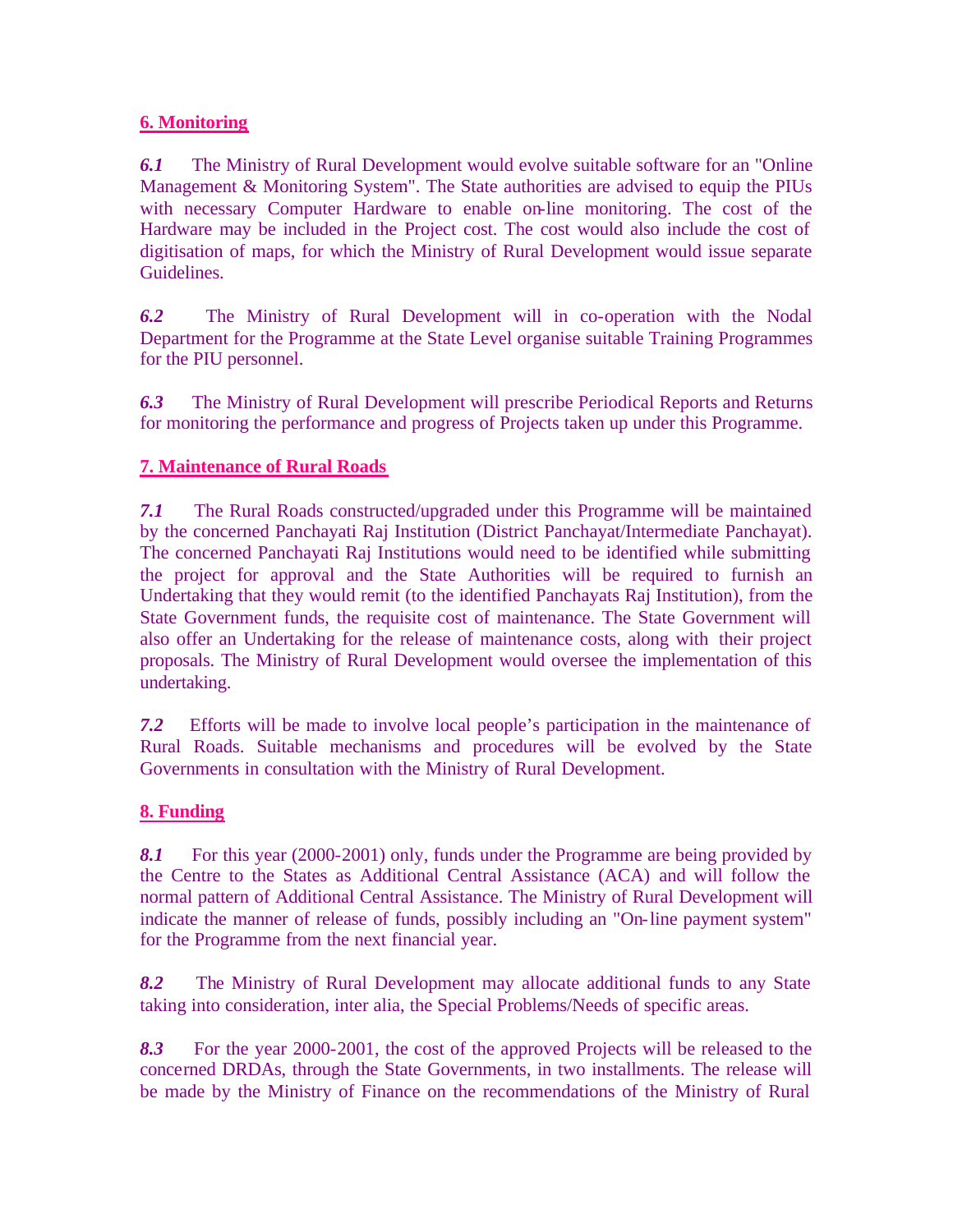Development. State Governments will be required to transfer funds to the concerned DRDAs within 15 days of release by Government of India. The funds will be nonlapsable at the DRDA level.

*8.4* It will be incumbent on the DRDAs to open a separate and single Bank Account for the funds received under this Programme. These funds will remain entire separate from those of any other Programme/Scheme. The interest earned on this Account will not be diverted to any other Programme, even on temporary basis.

*8.5* The funds for the Second Installment will be released after fulfillment of procedures prescribed by the Ministry of Rural Development, which will include satisfactory reports from Independent Monitors engaged by the Ministry of Rural Development. For the year 2000-2001 alone, the Ministry of Rural Development may release the entire approved cost in one installment, subject to the total release being limited to the allocation for the State/UT.

*8.6* The Head of the PIU, subject to not being below the rank of an Executive Engineer, will be competent to operate on this Account, subject to the normal rules and regulations of the State Government concerned. The funds earmarked for each Project are to be utilised for the Project only. The Head of the PIU will sent a Monthly Account to the Project Director, DRDA. The Second Installment for each Project will be claimed by the Project Director, DRDA through the State Government.

*8.7* It will be open to the State Government to nominate the Head of the District PIU as the ex-officio Project Director, DRDA for the purposes of this Programme.

#### **9. Accounts & Audit**

*9.1* The well-established accounting system of the Works Departments would be utilised for this Programme. The Ministry of Rural Development may evolve suitable accounting procedures, including computer-based ones, keeping in view the normal procedures that are in force.

*9.2* The Ministry of Rural Development would lay down the Audit requirements for the Programme. In addition to such Audit procedures as may be prescribed, the works under this Programme would be subject to audit by the Office of the Comptroller and Auditor-General of India (C&AG). The Audit of the work done would cover aspects of quality, in addition to financial audit.

*9.3* All the road works will be subjected to Social Audit by way of discussion in the Gram Sabha. Relevant information in this regard will be made available to the Gram Sabha. State Governments will issue necessary instructions in this regard.

#### **10. Miscellaneous**